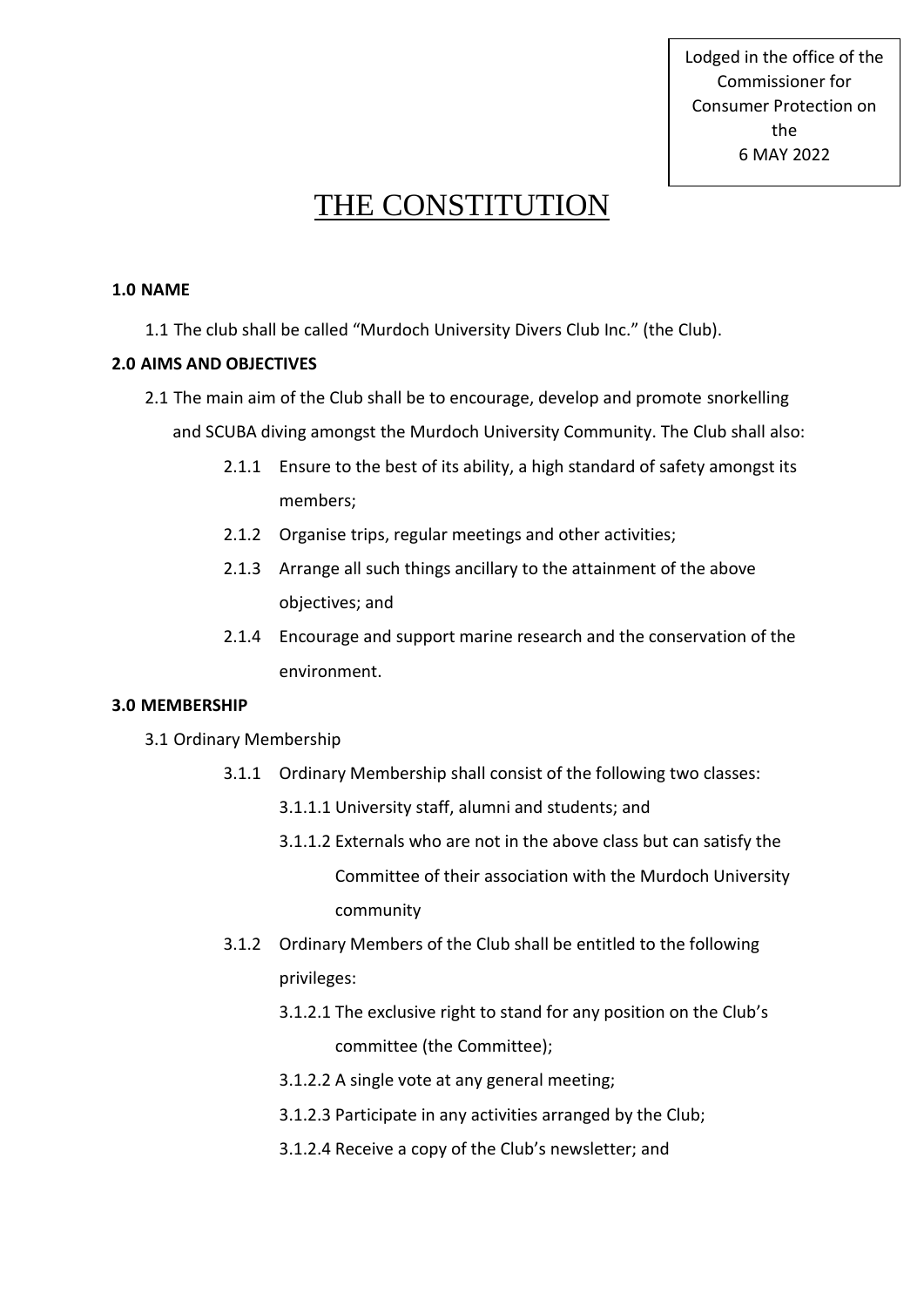3.1.2.5 Use of the facilities subject to payment of any requisite fees, provided that such members can satisfy the respective officer of their competence to use the same.

#### 3.2 Corporate Membership

- 3.2.1 Corporate Membership of the Club shall consist of Murdoch University research groups, schools and divisions, and external groups actively collaborating in research with Murdoch University.
- 3.2.2 Corporate Membership allows only for the use of the Club's facilities and exclusively for official purposes (any Club member wishing to dive for recreational purposes, or have access/membership to its affiliated clubs, must hold an Ordinary Membership).
- 3.2.3 Each individual (maximum of 12 per Corporate Membership) must be listed by name and their dive qualifications sighted and recorded.
- 3.2.4 When using Club equipment, a dive plan must be submitted to the Club in accordance with the Murdoch University's fieldwork policy.
- 3.2.5 Corporate Membership entitles the group to one collective vote for any Club decision that requires voting and individuals on the Corporate Membership will be counted as a whole when obtaining a quorum.
- 3.2.6 Corporate Members may use a Murdoch University account for payment but this account must be in credit or Club equipment will not be loaned. Upon cessation of the Corporate Membership, any positive balance will be refunded.

# 3.3 Life Membership

- 3.3.1 Life Membership can be awarded by the Committee to a Club Member where that member has clearly demonstrated an outstanding contribution to the Club over a significant period of time (> 10 years).
- 3.3.2 Life Membership will be considered where the following criteria has been met and it is clearly documented or corroborated: 3.3.2.1 Long-term financial membership with the Club;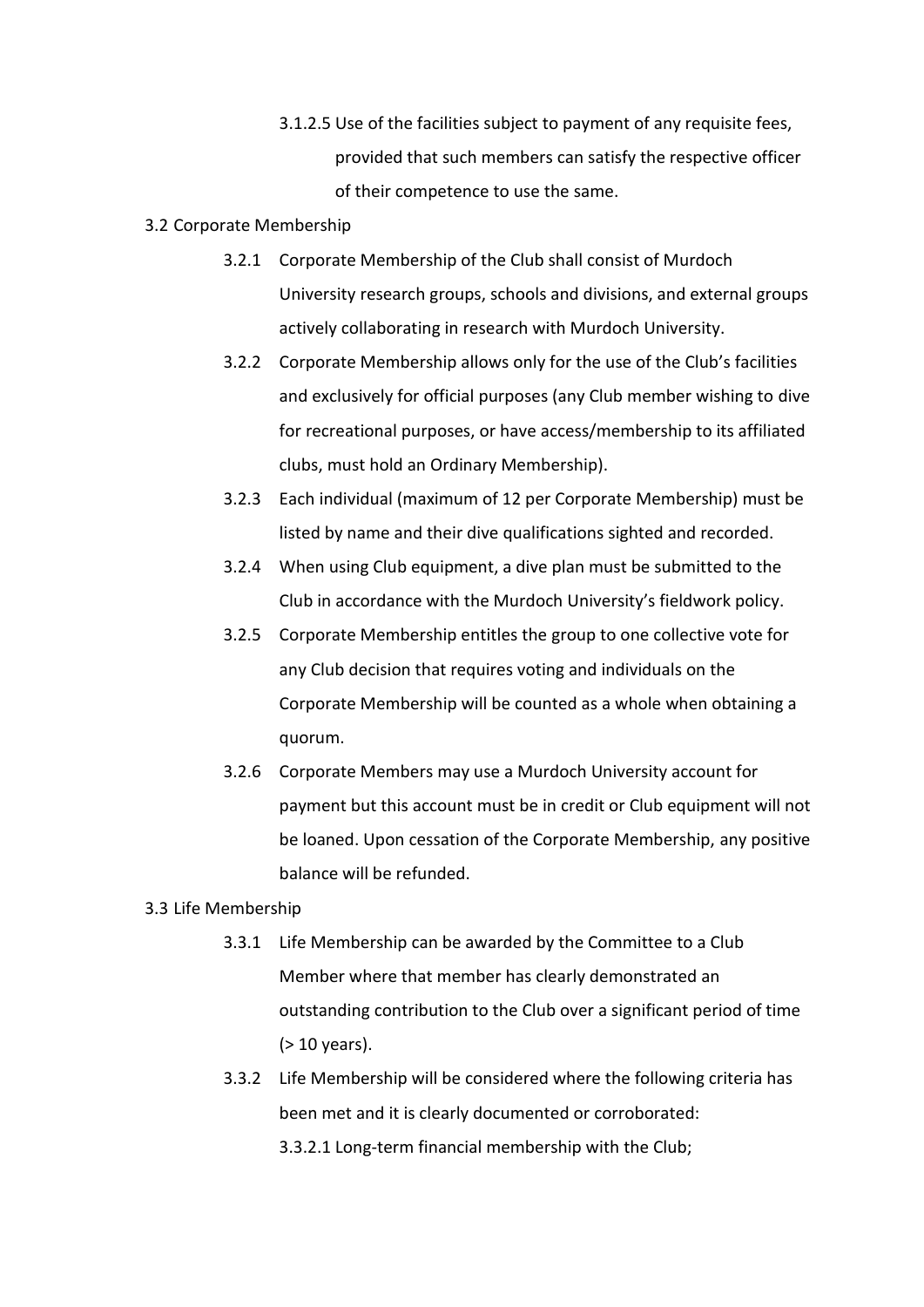- 3.3.2.2 Significant contributions to the operation and/or promotion of the Club;
- 3.3.2.3 Appropriate conduct of the member while associated with the Club; and
- 3.3.2.4 Demonstrated commitment to the aims of the Club.
- 3.3.3 Life Membership will carry the entitlements of an Ordinary Membership but will not require an annual membership fee.
- 3.3.4 In the event of a life member:
	- 3.3.4.1 resigning from the Club;
	- 3.3.4.2 not having any involvement with the Club for a period of 10 years or longer;
	- 3.3.4.3 being uncontactable by the Club and having no involvement with the Club for a period of 5 years or longer; or
	- 3.3.4.4 being deceased; life membership entitlements will automatically be forfeited.
- 3.4 All memberships of the Club, with the exception of 3.3, shall be current from January 1st until December 31st of the same year.

## **4.0 EXECUTIVE**

4.1 The Executive of the Club shall consist of the following:

- 4.1.1 President whose duties include:
	- 4.1.1.1 To act as Chairperson for all meetings of the Club;
	- 4.1.1.2 To coordinate and supervise the activities of the Executive;
	- 4.1.1.3 To represent the Club in matters relating to the Club;
	- 4.1.1.4 To authorise expenditure of the funds of the Club, providing that it is not in contradiction to the agreement of the Executive; and
	- 4.1.1.5 To maintain custody of, and responsibility for, the use of the Club common seal.
- 4.1.2 Vice President whose duties include:
	- 4.1.2.1 To assist the Club President when required.
- 4.1.3 Secretary whose duties include:
	- 4.1.3.1 To record the minutes of all meetings of the Club.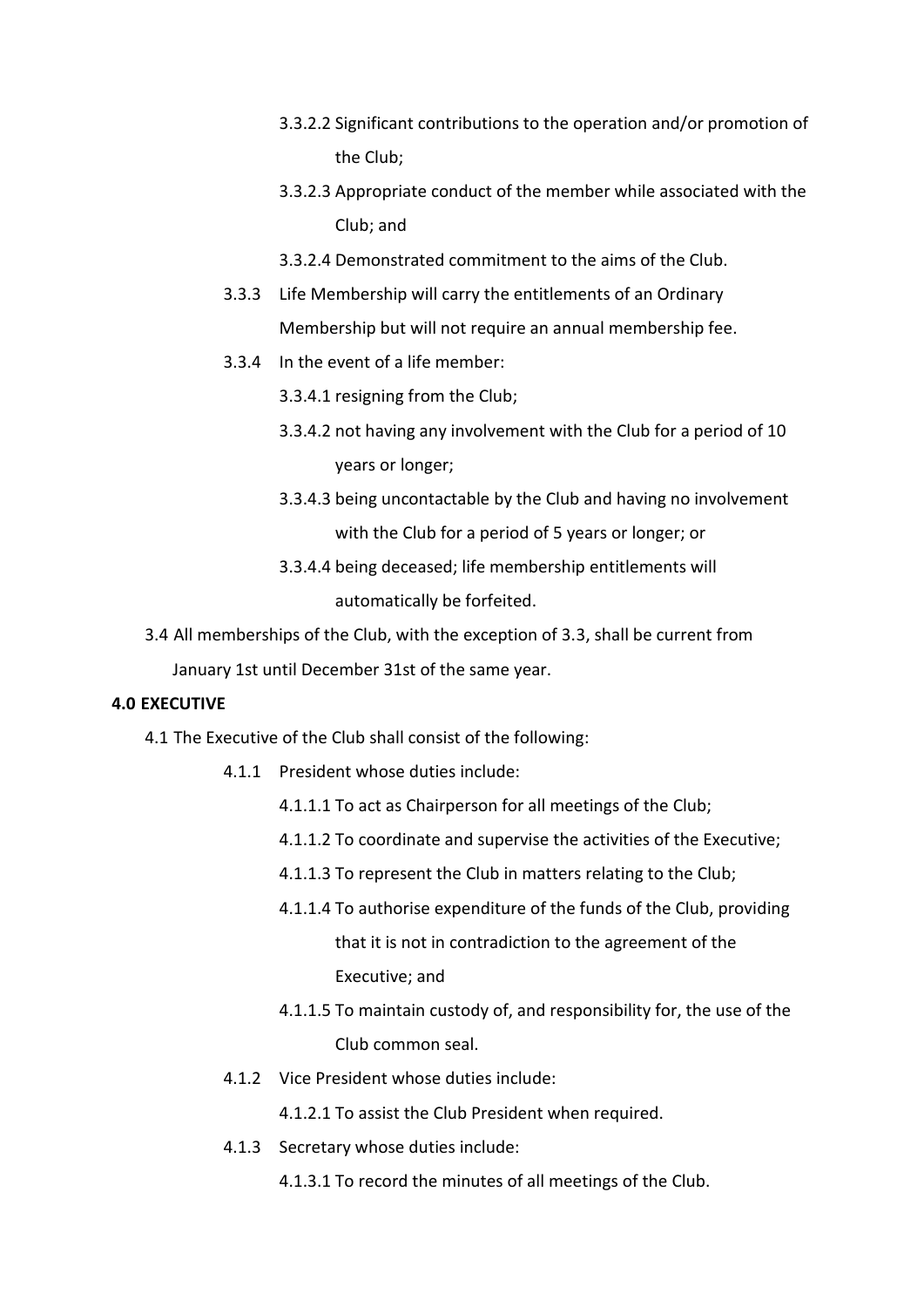- 4.1.3.2 Maintain a minutes file;
- 4.1.3.3 Ensure that minutes are signed by the Chairperson of the meeting (President); and
- 4.1.3.4 To maintain Club records, which may be inspected by Club members.
- 4.1.4 Treasurer whose duties include:
	- 4.1.4.1 To keep a proper book of accounts dealing with the property and finance of the Club;
	- 4.1.4.2 To prepare a financial statement showing all receipts and payments of the Club for the preceding year at the Club's Annual General Meeting;
	- 4.1.4.3 To familiarize members of the Club with accounts and financial status of the Club; and
	- 4.1.4.4 To make available these records to Club members for inspection.
- 4.2 The Executive shall exercise such powers as the Committee delegates to it.

## **5.0 NON-EXECUTIVE**

5.1 The Non-Executive of the Club shall consist of all those positions not listed under

Section 4.1.1 above.

- 5.1.1 Equipment Officer whose duties include:
	- 5.1.1.1 To maintain and ensure that all MUD equipment are serviced and operational;
	- 5.1.1.2 To maintain the MUD equipment inventory list.
- 5.1.2 Dive Officer whose duties include:
	- 5.1.2.1 Organizing at least three local Club dives or one dive trip over one year.
		- 5.1.2.1.1 A dive trip is defined by dive activities outside the Perth Metropolitan Area that require at least one night of accommodation.
- 5.1.3 Social Media Officer whose duties include:
	- 5.1.3.1 Managing all social media accounts, inclusive of;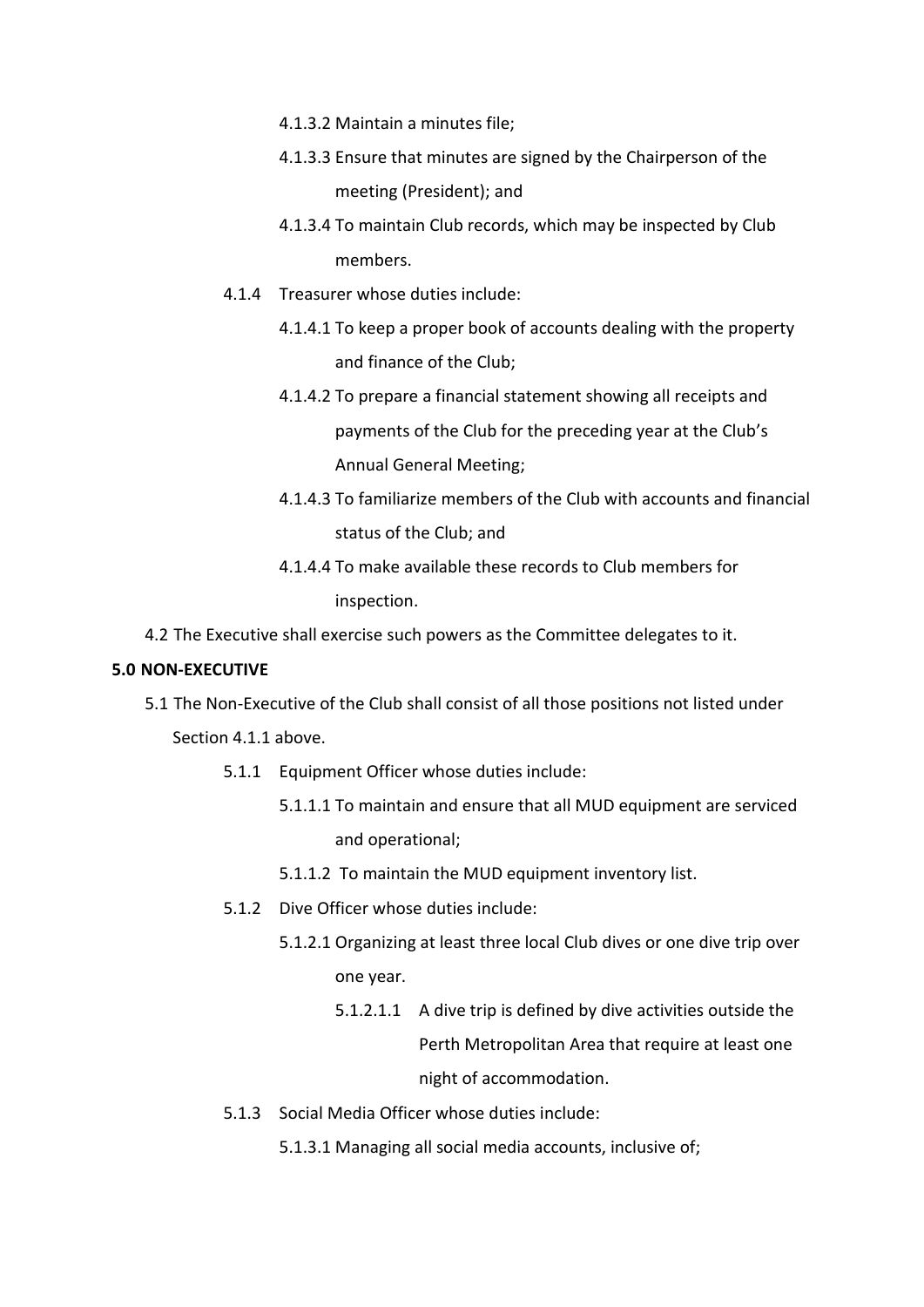- 5.1.3.1.1 responding to any correspondence sent to the Club via social media platforms;
- 5.1.3.1.2 promoting Club events and associated events across all social media platforms;
- 5.1.3.1.3 posting non-activity related content on all social media platforms; and
- 5.1.3.1.4 ensuring social media content is posted at a minimum of once per fortnight.
- 5.1.4 Membership Officer whose duties include:
	- 5.1.4.1 Managing all membership applications, inclusive of;
		- 5.1.4.1.1 processing membership applications and queries;
		- 5.1.4.1.2 ensuring that the membership list and database are up to date;
		- 5.1.4.1.3 ensuring Murdoch University affiliation validity of nominated external members; and
		- 5.1.4.1.4 ensuring the validity of life members in accordance with Section 3.3.4
- 5.1.5 Environmental Officer whose duties include:
	- 5.1.5.1 Promoting environmental awareness; inclusive of;
		- 5.1.5.1.1 organizing events such as clean-up dives; and
		- 5.1.5.1.2 initiating environmental actions taken by the Club
- 5.1.6 Newsletter/Website Officer whose duties include:
	- 5.1.6.1 Managing the MUD website; inclusive of;
		- 5.1.6.1.1 ensuring that the website and email lists are up to date; and
		- 5.1.6.1.2 providing a monthly newsletter to Club members
- 5.1.7 Student representative whose duties include:
	- 5.1.7.1 Liaising with current student members and the Murdoch Guild; inclusive of
		- 5.1.7.1.1 ensuring the interests of student members are met by the Club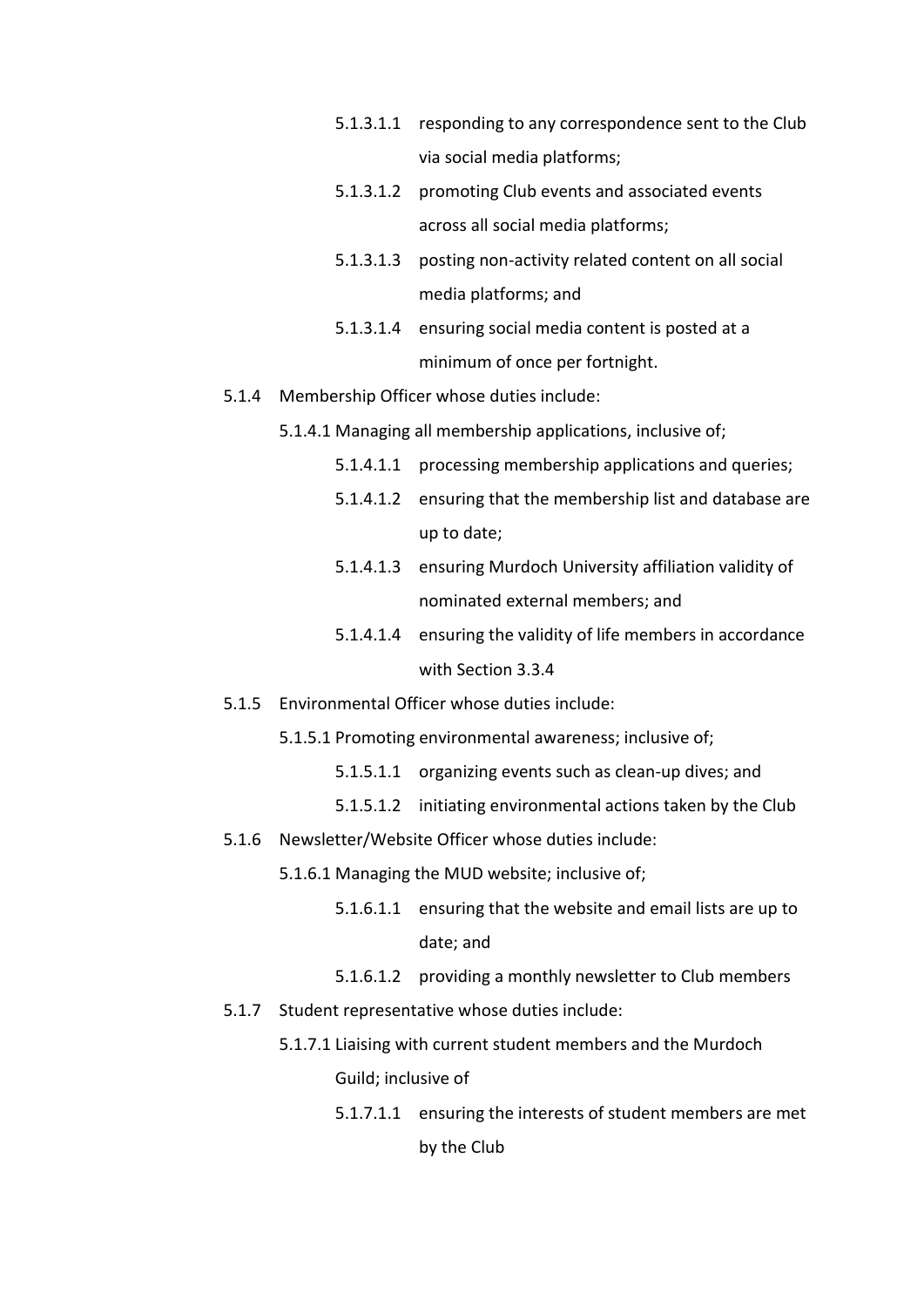- 5.1.7.1.2 ensuring the interests of the Club are expressed to the Murdoch Student Guild
- 5.2 The Non-Executive of the Club shall also assist in additional duties as set out by the Executive.

# **6.0 THE COMMITTEE**

- 6.1 The conduct of the affairs of the Club shall be vested in a committee (i.e. the Committee) comprised of both Executive (6.4.1 – 6.4.4 below) and Non-executive positions (6.4.5 – 6.4.11 below). Management shall be in accordance with this constitution (the Constitution).
- 6.2 The Committee shall have power to:
	- 6.2.1 do all things as may be incidental or conducive to the attainment of the aims of the Club as set out in Clause 2.0 of the Constitution and shall have the power to make and amend regulations to that end including the Club Safety Regulations. Any such regulations which are contradictory with the Constitution shall to the extent of such contradiction, be void and have no effect; and
	- 6.2.2 terminate any membership of a Club member, where the Committee is of the view that the Club member is behaving inconsistently with the Club's aims.
- 6.3 Nominations for membership of the Committee shall be called for prior to each Annual General Meeting. The Committee will be re-elected each year (i.e. the term of the Committee membership is approximately 12 months) at the Annual General Meeting.
- 6.4 Positions on the Committee shall be:
	- 6.4.1 President;
	- 6.4.2 Vice President;
	- 6.4.3 Secretary;
	- 6.4.4 Treasurer;
	- 6.4.5 Equipment Officer;
	- 6.4.6 Environmental Officer;
	- 6.4.7 Membership Officer;
	- 6.4.8 Newsletter/Website Officer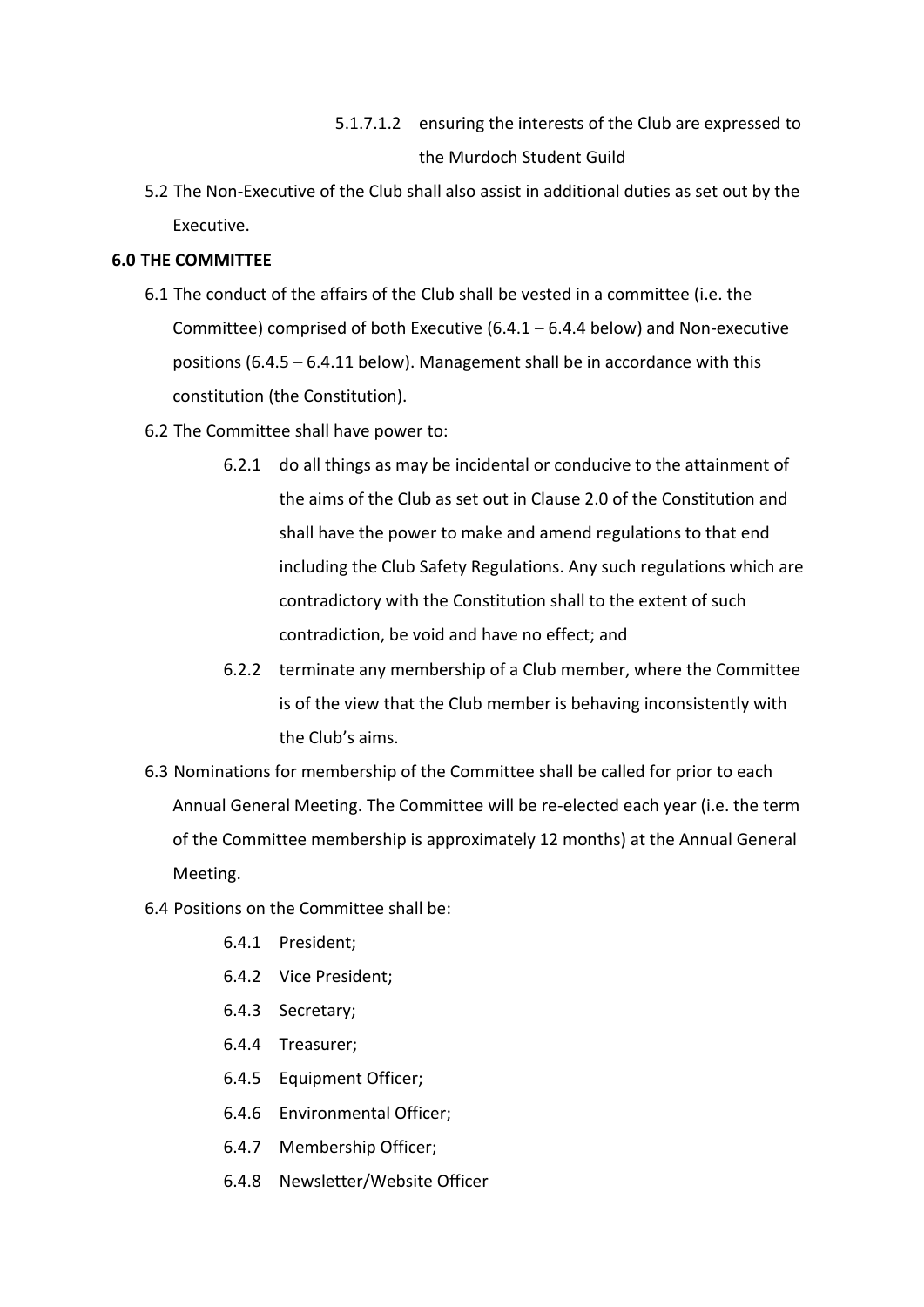6.4.9 Dive Officer;

6.4.10 Social Media Officer; and

6.4.11 Student Representative;

- 6.5 Non-executive Committee positions may be filled by more than one person.
- 6.6 A member may fill more than one non-executive Committee position.
- 6.7 A member may not fill more than one Executive Committee position.
- 6.8 An Executive Committee member may also fill a non-executive Committee position.
- 6.9 All Committee members have the right to nominate a proxy to attend a Committee meeting in their (short-term) absence. Proxies must be a Club member and will have a voting right.
- 6.10 In the event that a Committee member resigns with more than two months of their term remaining, the vacant position will be made available for other Ordinary Club members to fill through the special resolution process outlined in 15.0 of this Constitution.
- 6.11 The quorum for a Committee meeting shall be six, at least three of whom shall be members of the Executive (or their nominated proxy).
- 6.12 Any Committee member who fails to attend more than two consecutive meetings without providing adequate reasoning for their absence shall be considered to have resigned.
- 6.13 The procedure for a committee meeting shall be: confirmation of previous minutes, correspondence, office bearer's reports, and new business.

## **7.0 GENERAL MEETINGS**

- 7.1 An Annual General Meeting (AGM) will be held within four months of the Club's financial year ending. The time and place will be decided by the Committee.
- 7.2 The quorum for the AGM shall be at least twenty percent (20%) of Ordinary Members.
- 7.3 Extraordinary General Meetings (EGM) may be held at any time and may be initiated either at the discretion of the Committee or if a request stating the nature of the business to be discussed and signed by at least ten Club members is received at least 14 days before the date of the proposed meeting.
- 7.4 At least seven days prior to any proposed AGM, EGM or special resolution, each member shall be sent an invitation to attend.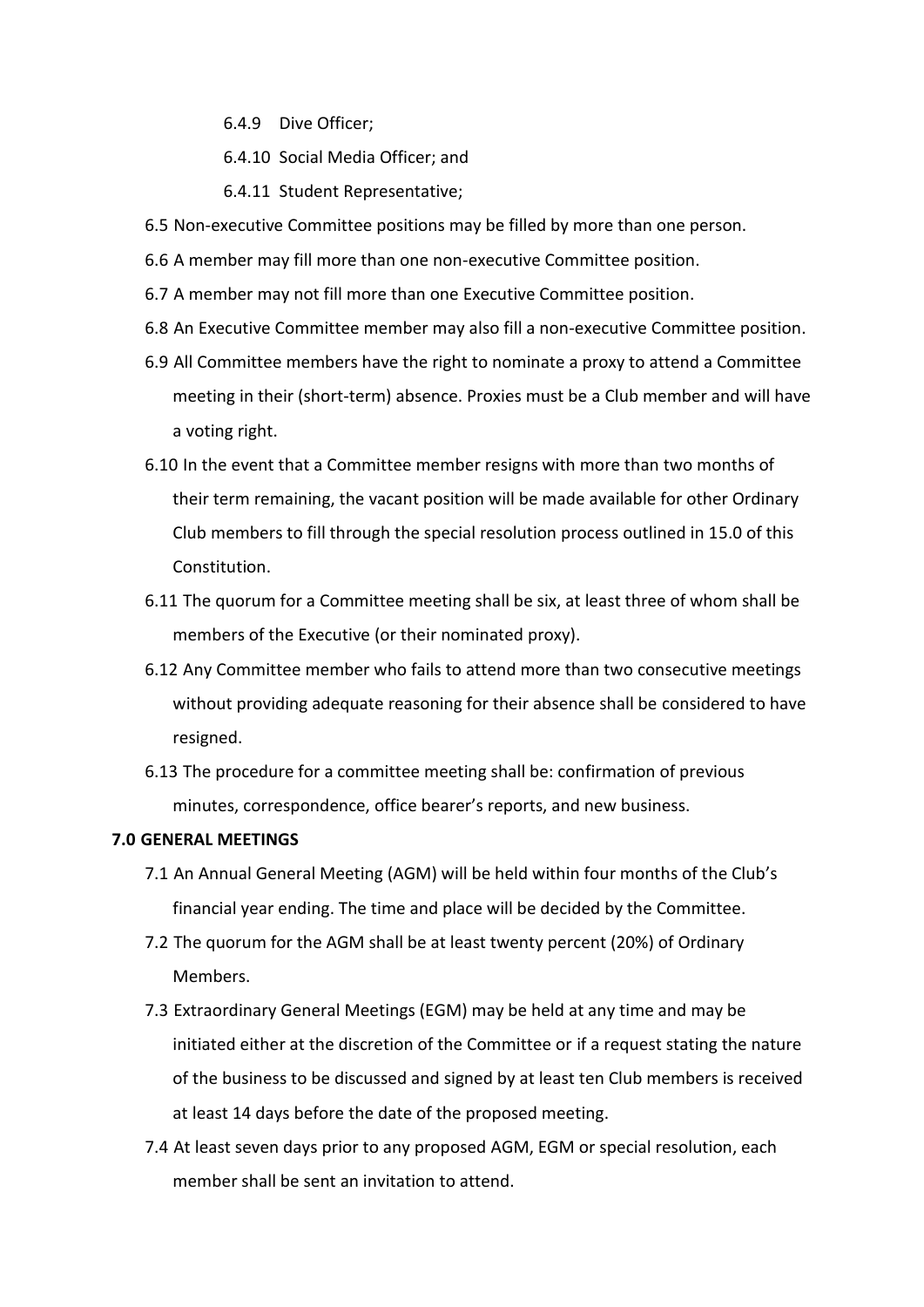- 7.5 Committee endorsed minutes of each AGM, EGM or special notice of motion will be made available on the Club's website for members to view. These online minutes will be made available within seven days of that endorsement. A hardcopy can also be made available upon request.
- 7.6 The procedure for a Member's meeting will be: committee reports, voting on the agenda items, other business.

#### **8.0 FINANCE**

- 8.1 Given this is a not-for-profit organisation and the nature of the Club's activities are seasonal, the Club elects to have its financial year from January 1st to December 31st of the same year.
- 8.2 The Treasurer shall manage the Club finances. The Treasurer will be responsible for keeping an itemised ledger of the Club's accounts including:
	- 8.2.1 Diving equipment; and
	- 8.2.2 Any other separate activities which may arise in the Club.
- 8.3 The Club shall levy an annual subscription from all members other than Life Members. Such subscriptions shall not be excessive.
- 8.4 The Club shall levy maintenance fees from members for the use of Club equipment.
- 8.5 The Club shall not spend in excess of \$500.00 for the purchase of any items or in excess of \$1000.00 for the maintenance of any existing items without first receiving approval for such expenditure from a Committee meeting. Any items that have been presented in a budget and have been passed at an AGM, shall be deemed to have received approval as above.
- 8.6 General revenue, that is income, derived other than from loan charges not allocated to a particular activity, may be distributed at the discretion of the Committee for use within the Club.
- 8.7 Any particular item of equipment which appears to be running at a loss shall be brought to the attention of the Committee for review.
- 8.8 The Club shall make no gift to any individual or body.
- 8.9 The property and income of the Club shall be applied solely towards the promotion of the objects or purposes of the Club and no part of that property or income may be paid or otherwise distributed, directly or indirectly, to members of the Club,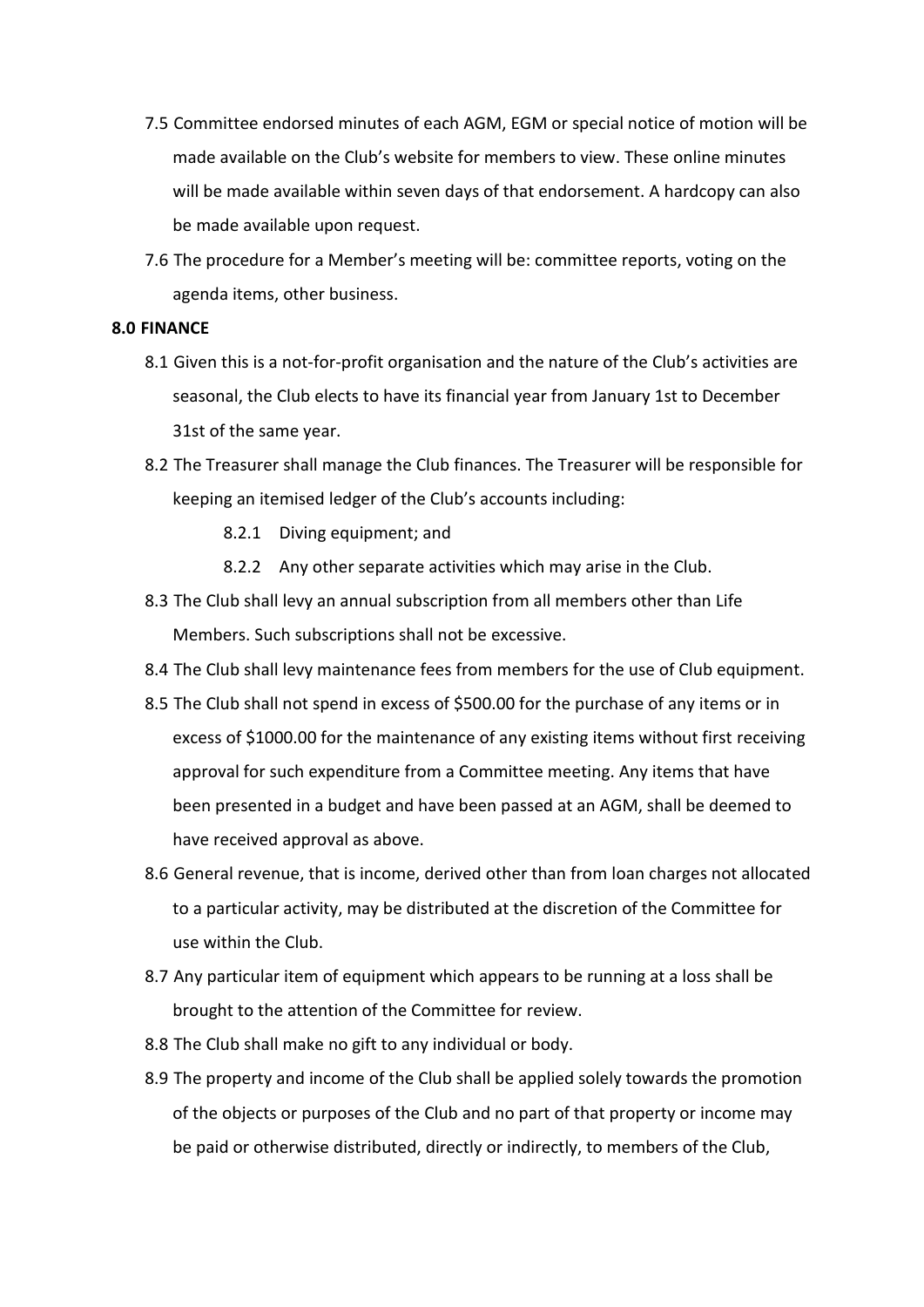except in good faith in the promotion of those objects or purposes. The latter can only occur if the payment is authorized by a resolution of the association.

#### **9.0 PROPERTY**

- 9.1 All property acquired by the Club shall be charged to an inventory and shall be accounted for annually. Property so acquired shall be the sole property of the Club.
- 9.2 Whilst in the Club's possession, the Club Equipment Officer(s) shall be responsible for all Club property, ensuring that all maintenance schedules are carried out as are necessary for the equipment to be kept in optimum condition.
- 9.3 All Ordinary Members with loaned equipment shall be responsible for that equipment for the entirety of the loan. If any loss or damage occurs, the equipment must be replaced to the same condition in which it was loaned out.

## **10.0 ACCOUNTS AND RECORDS**

- 10.1 The Club will be the custodian of its accounts and records. In particular, it will be responsible for the safe handling and storage of all documentation, including keeping them secured on the Club's premises at all times. In certain situations, individual Club members will temporarily hold the custody of Club records (for example, during the development of meeting minutes or amendments to the Club's constitution) and hence the responsibility to ensure safe storage and handling of the documentation will be transferred to the individual Club member.
- 10.2 The Treasurer will be responsible for maintaining proper books of account in relation to funds and property.
- 10.3 The Secretary will be responsible for preparing minutes for all meetings and important decisions made by the Club.
- 10.4 In the absence of the Secretary (and a nominated proxy), minutes shall be completed by an attending Committee member nominated at that meeting.

#### **11.0 SAFETY**

11.1 All members will agree to abide by the Club Safety Regulations.

## **12.0 ALTERATIONS TO THE CONSTITUTION**

12.1 Notice in writing detailing any proposed amendment to the Constitution must be forwarded to each member of the Club, at least seven days prior to an EGM.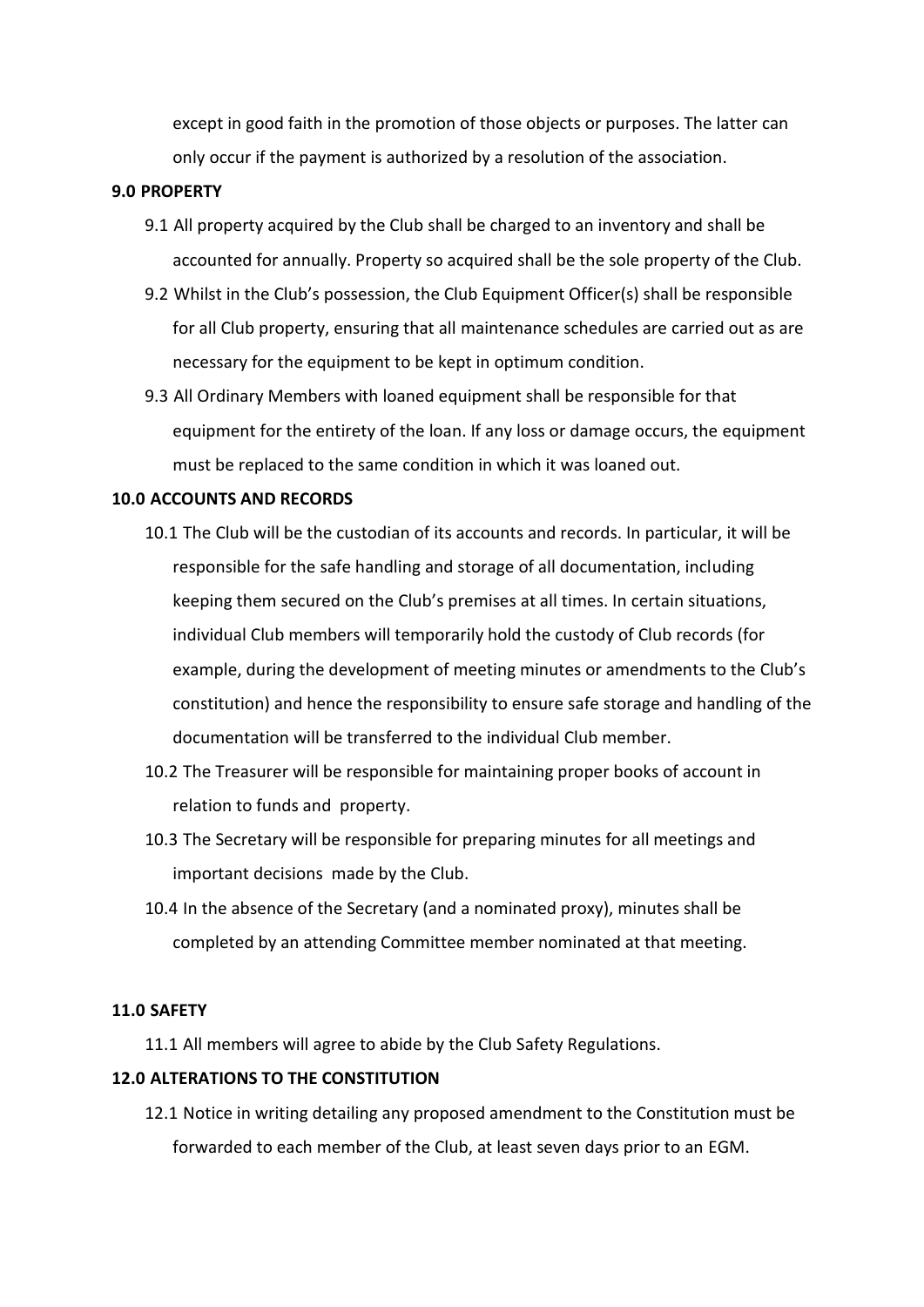12.2 Any amendment to the Constitution must be undertaken in accordance with the special resolution process outlined in 15.0 of this Constitution.

#### **13.0 TAKING OF MARINE FAUNA**

13.1 Club members shall obey State fisheries regulations, or their membership may be terminated on the discretion of the Committee.

## **14.0 DISSOLUTION**

- 14.1 The Club may be dissolved by the special resolution process outlined in 15.0 of this Constitution, should there be insufficient members to form a quorum.
- 14.2 In the event of dissolution, all assets held by the Club shall be distributed to another Murdoch University Incorporated Association current at the time of dissolution or for charitable purposes.

#### **15.0 SPECIAL RESOLUTION**

- 15.1 Any important Club decision must be made by special resolution and passed by the majority of 75% of the Club's voting members at an EGM.
- 15.2 If a voting member is unable to attend the EGM but wishes to submit a vote towards the decision(s) being made, the Committee will accept the vote via written correspondence (including email) or via a proxy.
- 15.3 A voting member may choose another voting member to be their proxy. In such circumstances, that person (who is the proxy) may place the vote of the person they are representing, as well as their own vote, towards a Club decision.

## **16.0 DISPUTES AND MEDIATION**

- 16.1 Any dispute occurring either between Club members, between a member and the Club, or between the Club and an external body must be handled in the following manner:
	- 16.1.1 Both parties must meet to discuss and attempt to resolve the matter within 14 days of both parties becoming aware.
	- 16.1.2 If the parties involved can't come to agreement within a further 10 days, both parties must meet in the presence of a mediator.
	- 16.1.3 The mediator must be selected by mutual agreement with both parties, otherwise it must be a mediator from another not-for-profit organization.
- 16.2 A Club member can be a mediator, but not a party to the dispute.